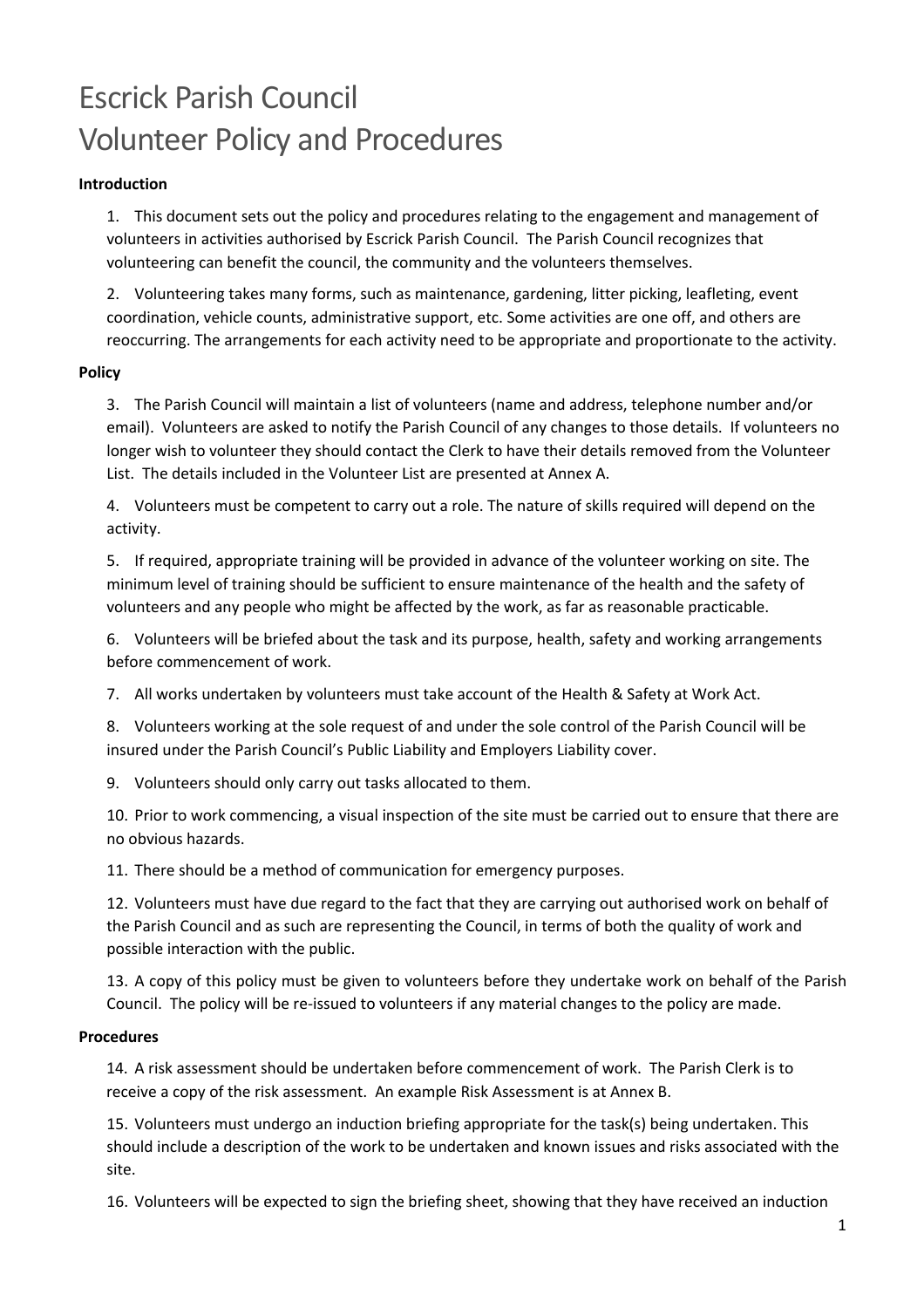brief, they understand the nature of the work, they recognize the risks associated with the task and agree to comply with instructions provided during the induction brief. This document is not intended to form a contract. Volunteers will also be expected to confirm that they do not have any medical issues that would put either them or other volunteers at risk.

17. On completion of the briefing, the completed induction brief should be returned to the Parish Clerk. Retention of induction briefs will allow the Parish Council to record work and ultimately acknowledge the contributions to the community made by volunteers.

18. An example Induction Brief and volunteer sign-up sheet is at Annex C.

Version June 2020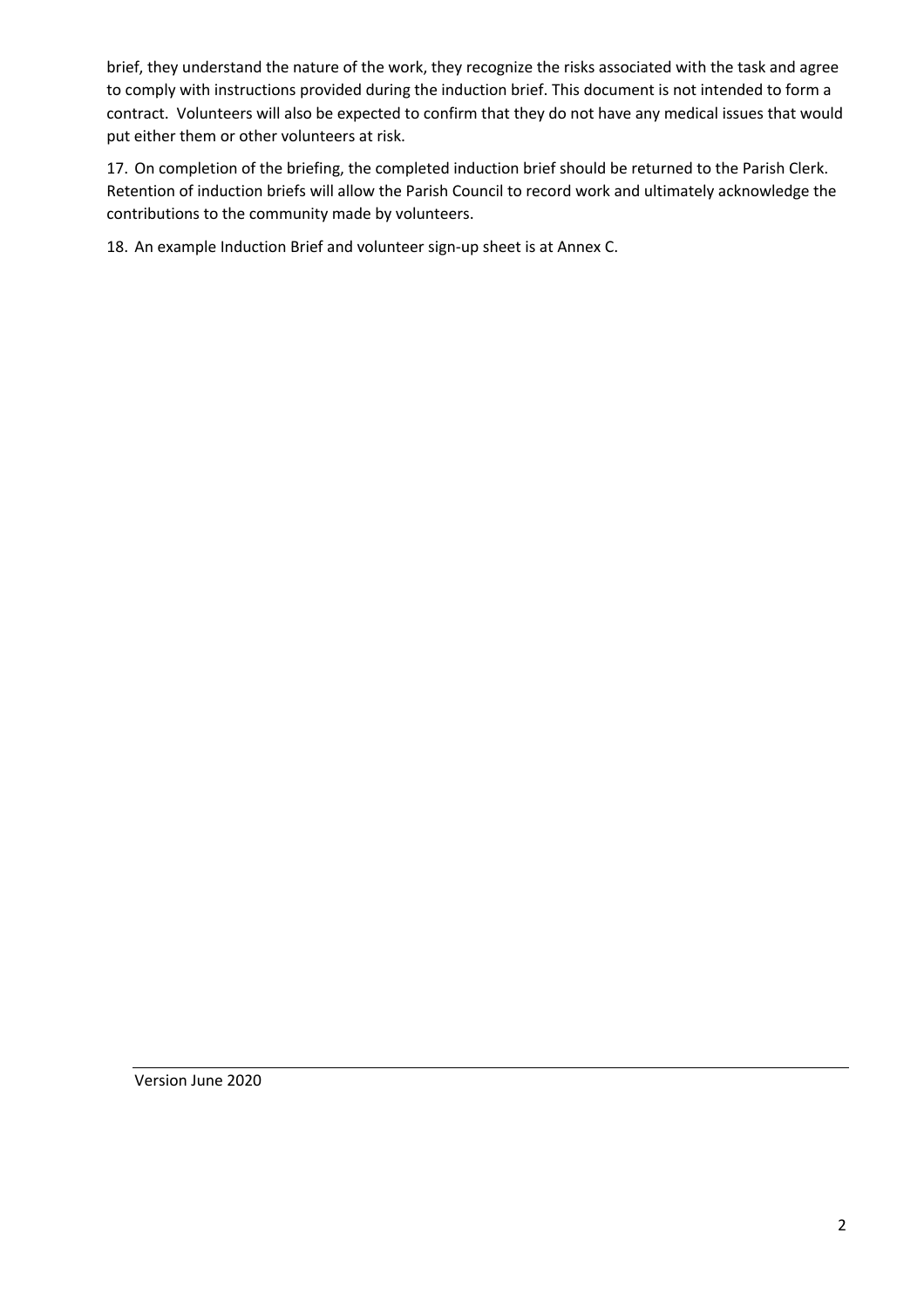## ANNEX A TO ESCRICK PARISH COUNCIL VOLUNTEER POLICY & PROCEDURES DATED June 2020

## **Escrick Parish Council – Volunteer List**

The Escrick Parish Council Volunteer List is maintained by the Parish Clerk. All information will be kept in accordance with the Council's privacy policy:

https://www.escrick.org/uploads/docs/Privacy%20policy%20May%202018%20-%20staff%20and%20members.pdf

It is essential that a volunteer advises the Council of any illness or ailment that could put either themselves or other volunteers at risk of either injury or harm, while working on a task.

Where a volunteer can no longer support the community, they are requested to contact the Parish Clerk requesting their details are removed from list.

| <b>Your Contact Details</b> |  |  |  |  |  |
|-----------------------------|--|--|--|--|--|
| Name:                       |  |  |  |  |  |
| Address:                    |  |  |  |  |  |
| Phone:                      |  |  |  |  |  |
| Email:                      |  |  |  |  |  |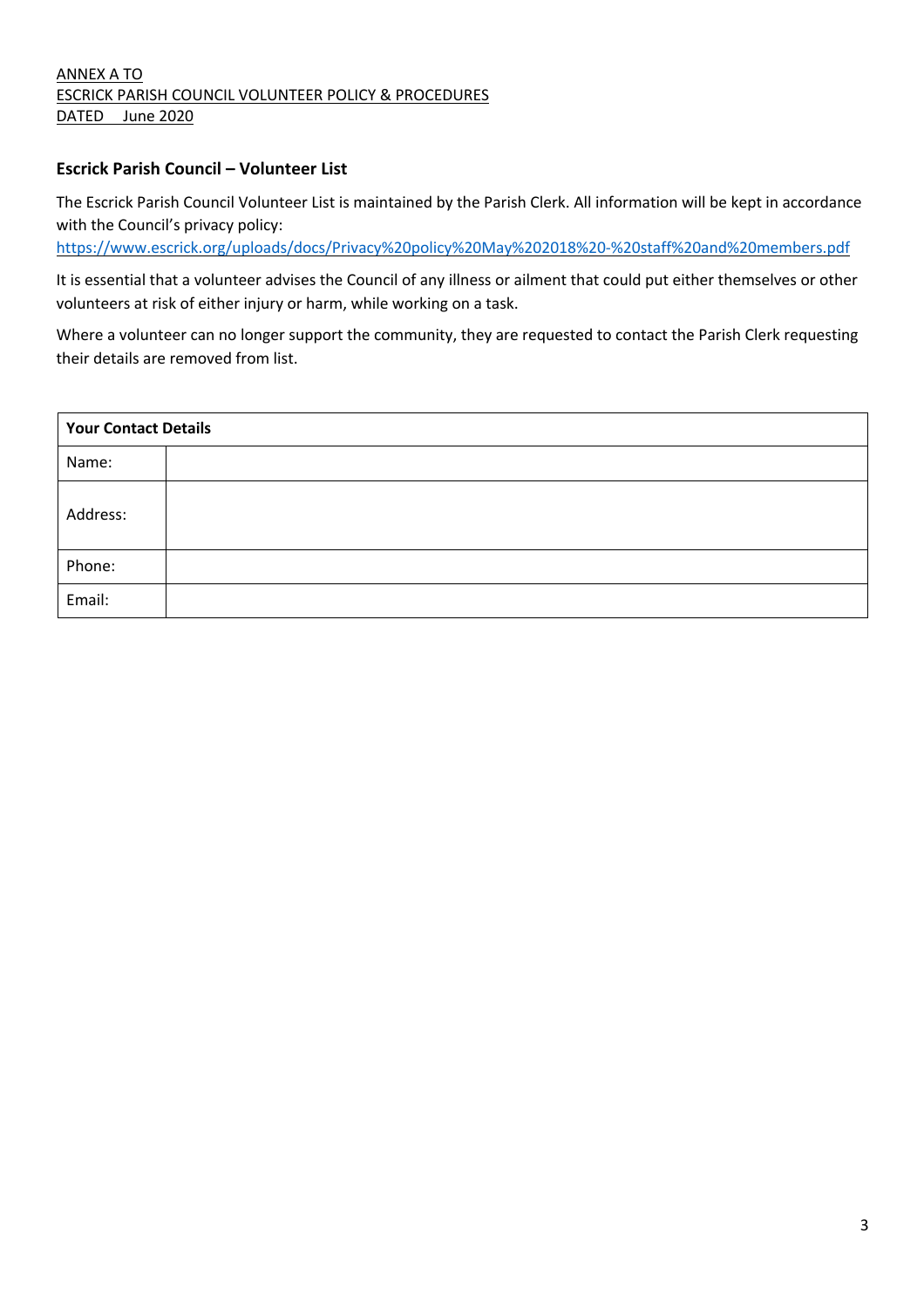## ANNEX B TO ESCRICK PARISH COUNCIL VOLUNTEER POLICY & PROCEDURES DATED JUNE 2020

# **Example Risk Assessment for Escrick Parish Council**

| <b>No</b> | <b>ITEM</b><br><b>HAZARD</b>  |                                                                                                                            | <b>THOSE IN</b> | <b>Risk Rating before control measures</b> |                               |                            | <b>MEASURES /COMMENTS</b>                                                                                                                                                                                                                                                                                                                                           | <b>Risk Rating after control measures</b> |                               |                              |
|-----------|-------------------------------|----------------------------------------------------------------------------------------------------------------------------|-----------------|--------------------------------------------|-------------------------------|----------------------------|---------------------------------------------------------------------------------------------------------------------------------------------------------------------------------------------------------------------------------------------------------------------------------------------------------------------------------------------------------------------|-------------------------------------------|-------------------------------|------------------------------|
|           |                               |                                                                                                                            | <b>DANGER</b>   | <b>SEVERITY</b><br>$1 - 10$                | <b>LIKELIHOOD</b><br>$1 - 10$ | <b>RISK</b><br><b>RATE</b> |                                                                                                                                                                                                                                                                                                                                                                     | <b>SEVERITY</b><br>$1 - 10$               | <b>LIKELIHOOD</b><br>$1 - 10$ | <b>RISK RATE</b><br>(RESULT) |
|           | Passing<br>Traffic            | Be aware of traffic<br>on the roads and<br>road safety                                                                     | Participants    | 8                                          | 6                             | 48                         | Briefing at the start of the Litter Pick by the<br>supervisor. Participants access restricted<br>to pavement and footpaths.<br>High visibility vests to be supplied and<br>appropriate traffic warning / controls to be<br>utilised.                                                                                                                                | 8                                         | 2                             | 16<br>(A)                    |
| 2         | Hygiene                       | Cuts, grazes,<br>germs                                                                                                     | Participants    | 4                                          | Δ                             | 16                         | Briefing at the start of the Litter Pick by the<br>supervisor<br>Protective Gloves to be warn.<br>First Aid Kit to cover cuts however minor<br>with tape following consultation as to<br>allergies to tape etc.<br>Warn re avoiding rubbing mouth and eyes<br>whilst working.<br>Wash hands and forearms before eating<br>and drinking, etc or going to the toilet. | $\overline{2}$                            | 2                             | (A)                          |
| 3         | Slips,<br>Trips,<br>and Falls | Slips strains, trips<br>and falls due to<br>working on grass<br>verges, lifting<br>heavy objects,<br>working near<br>kerbs | Participants    | 6                                          | $\overline{4}$                | 24                         | Briefing at the start of the Litter Pick by the<br>supervisor.<br>Heavy items will not be moved but will be<br>identified and details of location to be<br>recorded then reported by the<br>supervisor/Clerk to the correct Unitary<br><b>Council Department</b>                                                                                                    | 6                                         | 2                             | 12<br>(A)                    |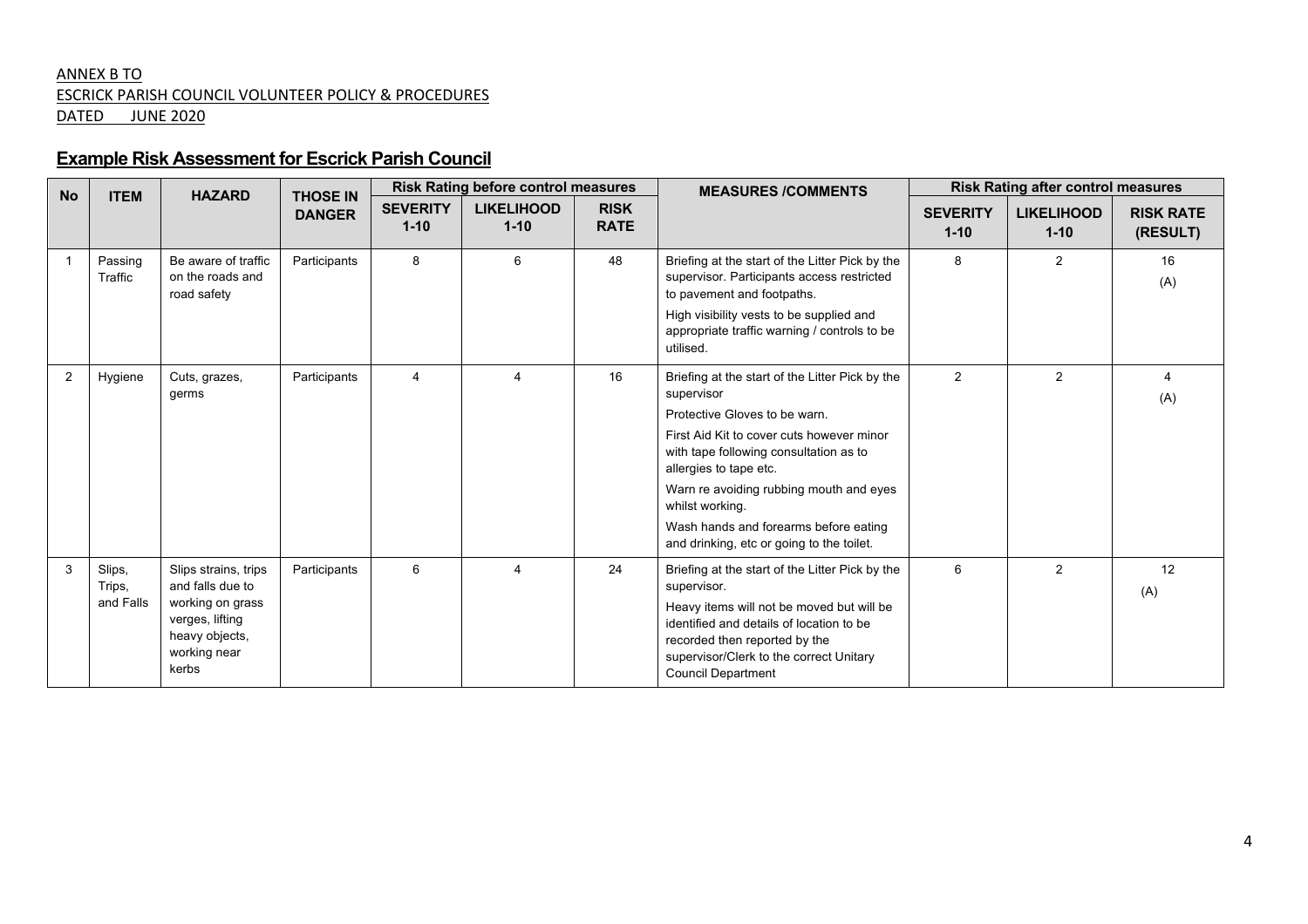| <b>No</b>             | <b>ITEM</b>        | <b>HAZARD</b>                                                                                          | <b>PERSONS</b>             | <b>Risk Rating before control measures</b> |                               | <b>MEASURES /COMMENTS</b>  | <b>Risk Rating after control measures</b>                                                                                                                                                                                                                                                                                    |                             |                               |                              |
|-----------------------|--------------------|--------------------------------------------------------------------------------------------------------|----------------------------|--------------------------------------------|-------------------------------|----------------------------|------------------------------------------------------------------------------------------------------------------------------------------------------------------------------------------------------------------------------------------------------------------------------------------------------------------------------|-----------------------------|-------------------------------|------------------------------|
|                       |                    |                                                                                                        | <b>IN</b><br><b>DANGER</b> | <b>SEVERITY</b><br>$1 - 10$                | <b>LIKELIHOOD</b><br>$1 - 10$ | <b>RISK</b><br><b>RATE</b> |                                                                                                                                                                                                                                                                                                                              | <b>SEVERITY</b><br>$1 - 10$ | <b>LIKELIHOOD</b><br>$1 - 10$ | <b>RISK RATE</b><br>(RESULT) |
| $\boldsymbol{\Delta}$ | Hazardous<br>Waste | Syringes, liquids<br>in bottles and<br>gas canisters etc                                               | Participants               | 6                                          | 4                             | 24                         | Briefing at the start of the Litter Pick by the<br>supervisor and any items to be identified<br>and details of location to be recorded then<br>reported by the organiser/Clerk to the<br>correct District Council Department<br>Gloves will be issued to participants                                                        | $\overline{4}$              | 2                             | 8<br>(A)                     |
| 5                     | Fly Tipping        | Waste too heavy<br>or too high<br>$volume -$<br>unsuitable for<br>manual handling                      | Participants               | 4                                          | 3                             | 12                         | Briefing at the start of the Litter Pick by the<br>supervisor and any items to be identified<br>and details of location to be recorded then<br>reported by the supervisor/Clerk to the<br>correct District Council Department                                                                                                | $\overline{4}$              | $\overline{\mathbf{1}}$       | (T)                          |
| 6                     | Adverse<br>Weather | Risk of<br>sunstroke and<br>sunburn from hot<br>weather. Risk of<br>trips and slips in<br>wet weather. | Participants               | 3                                          | 3                             | 9                          | Consider weather forecast before<br>confirming litter picking event.<br>Wear appropriate clothing/hat/footwear.<br>Drink plenty of water.<br>Take suitable rest breaks.                                                                                                                                                      | 2                           |                               | $\overline{2}$<br>(A)        |
| $\overline{7}$        | Other<br>Dangers   | <b>Giant Hogweed</b><br>Skin irritation,<br>rashes blistering                                          | Participants               | 2                                          | 6                             | 12                         | Briefing at the start of the Litter Pick by the<br>Organiser a photograph shown of the<br>plant to help with identification and any<br>plants identified, details of the location to<br>be recorded then reported by the<br>organiser/Clerk to the correct District<br>Council Department.<br>Gloves issued to participants. | $\overline{1}$              | 2                             | $\overline{2}$<br>(A)        |

| <b>RISK ASSESSMENT CARRIED OUT BY:</b> | Name: |  |
|----------------------------------------|-------|--|
|----------------------------------------|-------|--|

| Name: |  |
|-------|--|
|       |  |

**Signature: ..................................................**

**Date:**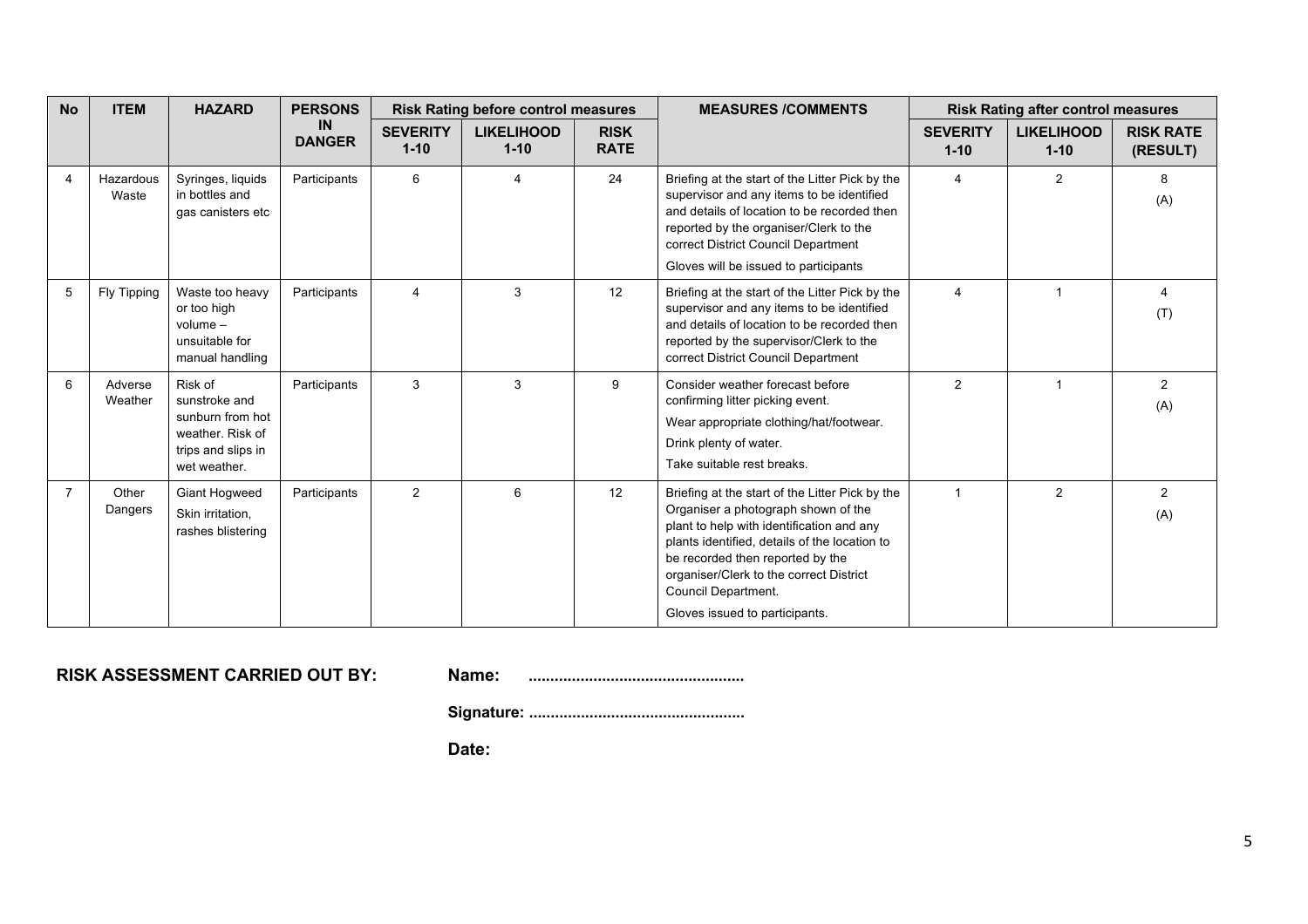# Risk Assessment Scoring Matrix

|                   | <b>Severity</b>               |                            |                            |                                |                            |                     |  |  |  |
|-------------------|-------------------------------|----------------------------|----------------------------|--------------------------------|----------------------------|---------------------|--|--|--|
| Likelihood        | <b>Multiple Death</b><br>(10) | <b>Single Death</b><br>(8) | <b>Major Injury</b><br>(6) | <b>Lost Time Injury</b><br>(4) | <b>Minor Injury</b><br>(2) | <b>Delay</b><br>(1) |  |  |  |
| Certain (10)      | 100                           | 80                         | 60                         | 40                             | 20                         | 10                  |  |  |  |
| Very Likely (8)   | 80                            | 64                         | 48                         | 32                             | 16                         | x                   |  |  |  |
| Likely (6)        | 60                            | 48                         | 36                         | 24                             | 12                         |                     |  |  |  |
| May Happen (4)    | 40                            | 32                         | 24                         | 16                             | 8                          |                     |  |  |  |
| Unlikely (2)      | 20                            | 16                         | 12                         | 8                              |                            |                     |  |  |  |
| Very Unlikely (1) | 10                            |                            | 6                          |                                |                            |                     |  |  |  |

| Score      | <b>Priority</b> | <b>Action</b>                                                 |  |  |  |
|------------|-----------------|---------------------------------------------------------------|--|--|--|
| $1 - 16$   | LOW             | Action is required to reduce the risk, although low priority. |  |  |  |
| $17 - 36$  | <b>MEDIUM</b>   | Action required to control.                                   |  |  |  |
|            |                 | Interim measures may be necessary in the short term.          |  |  |  |
| $37 - 100$ | <b>HIGH</b>     | Action required urgently to control risks. Unacceptable       |  |  |  |
|            |                 | Immediate action required                                     |  |  |  |